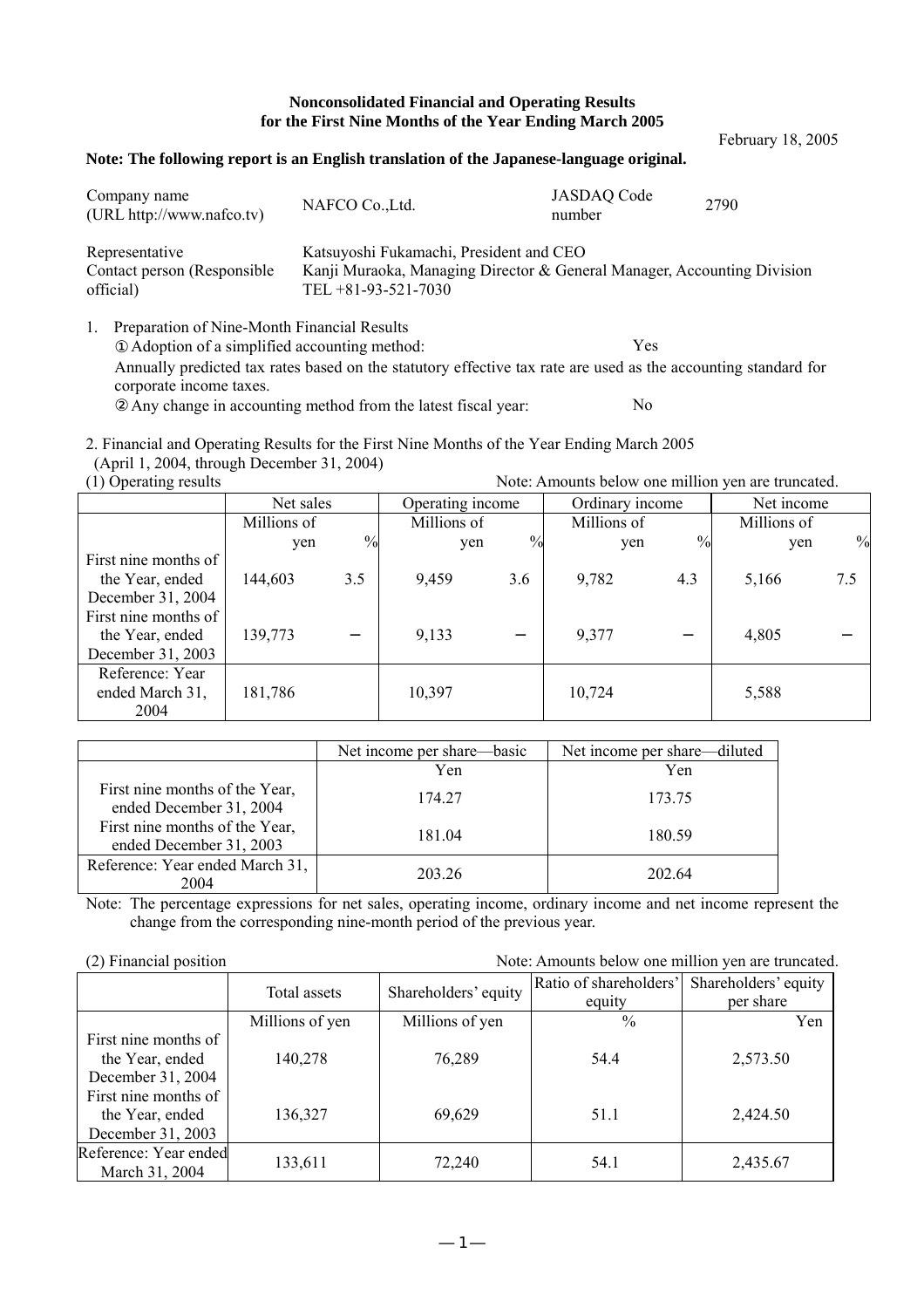[Nonconsolidated cash flows] Note: Amounts below one million yen are truncated.

|                      | Cash flows from<br>operating activities | Cash flows from<br>investing activities | Cash flows from<br>financing activities | Cash and cash<br>equivalents at the end<br>of the period |
|----------------------|-----------------------------------------|-----------------------------------------|-----------------------------------------|----------------------------------------------------------|
|                      | Millions of yen                         | Millions of yen                         | Millions of yen                         | Millions of yen                                          |
| First nine months of |                                         |                                         |                                         |                                                          |
| the Year, ended      | 9,021                                   | (4,949)                                 | (2,676)                                 | 17,199                                                   |
| December 31, 2004    |                                         |                                         |                                         |                                                          |
| First nine months of |                                         |                                         |                                         |                                                          |
| the Year, ended      |                                         |                                         |                                         |                                                          |
| December 31, 2003    |                                         |                                         |                                         |                                                          |
| Reference: Year      |                                         |                                         |                                         |                                                          |
| ended March 31,      | 8,828                                   | (6,944)                                 | 3,919                                   | 15,804                                                   |
| 2004                 |                                         |                                         |                                         |                                                          |

[Reference]

Projected Operating Results for the Year Ending March 2005 (April 1, 2004, through March 31, 2005)

|                                             |                                            | Note: Amounts below one million yen are truncated. |                 |  |  |  |
|---------------------------------------------|--------------------------------------------|----------------------------------------------------|-----------------|--|--|--|
|                                             | Net sales<br>Net income<br>Ordinary income |                                                    |                 |  |  |  |
|                                             | Millions of yen                            | Millions of yen                                    | Millions of yen |  |  |  |
| Year ending March 31,<br>$2005$ (Full-year) | 190.000                                    | 1,433                                              | 5,800           |  |  |  |

Reference: Predicted net income per share for the year ending March 31, 2005 (Full-year): ¥194.44

The Company does not change the initial predictions above, which were announced on November.19,2004. The aforementioned projections are based on currently available information and contain many uncertainties. Changing business conditions may cause actual results to differ from the above forecasts.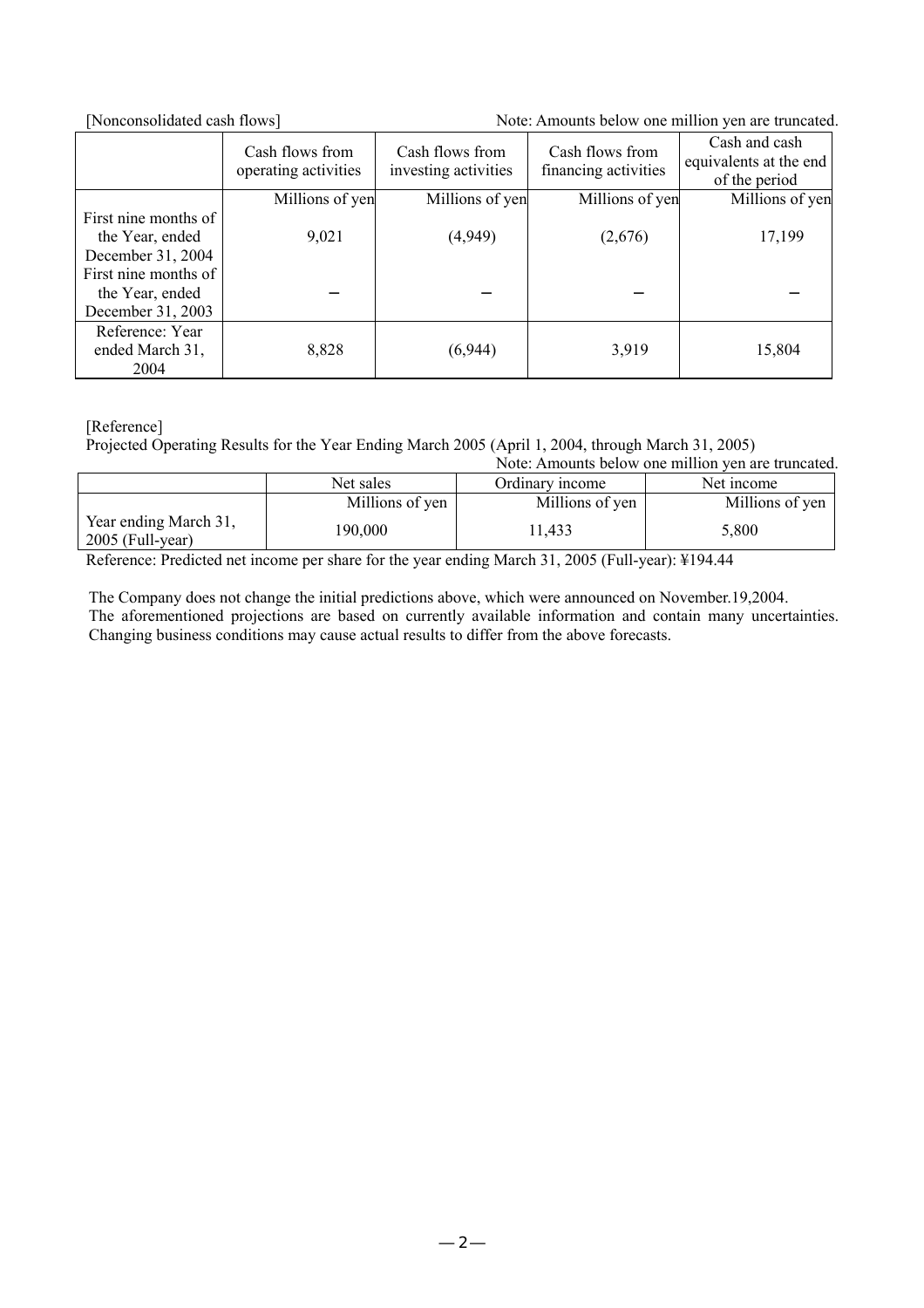## [Attachments]

1. Condensed Balance Sheet for the First Nine Months

(Millions of yen)

|                                                         |                        | Current first nine-month |                        | Previous first nine-month | Year-over-year |         |                  | (Reference)            |
|---------------------------------------------------------|------------------------|--------------------------|------------------------|---------------------------|----------------|---------|------------------|------------------------|
|                                                         | period (As of December |                          | period (As of December |                           | change         |         | Last fiscal year |                        |
| Account item                                            |                        | 31, 2004)                |                        | 31, 2003)                 |                |         |                  | (As of March 31, 2004) |
|                                                         | Amount                 | Composition              | Amount                 | Composition               | Amount         | Rate of | Amount           | Composition            |
|                                                         |                        | ratio $(\%)$             |                        | ratio $(\%)$              |                | change  |                  | ratio $(\%)$           |
| (Assets)                                                |                        |                          |                        |                           |                |         |                  |                        |
| Current assets                                          |                        |                          |                        |                           |                |         |                  |                        |
| Cash and bank deposits                                  | 19,929                 |                          | 21,381                 |                           | (1, 452)       | (6.8)   | 18,566           |                        |
| Accounts receivable-trade                               | 1,259                  |                          | 1,227                  |                           | 32             | 2.6     | 1,215            |                        |
| Inventories                                             | 40,485                 |                          | 38,437                 |                           | 2,048          | 5.3     | 37,710           |                        |
| Other                                                   | 1,612                  |                          | 1,259                  |                           | 352            | 28.0    | 1,560            |                        |
| Allowance for doubtful accounts                         | (14)                   |                          | (14)                   |                           |                |         | (14)             |                        |
| Total current assets                                    | 63,273                 | 45.1                     | 62,291                 | 45.7                      | 981            | 1.6     | 59,038           | 44.2                   |
| <b>Fixed assets</b>                                     |                        |                          |                        |                           |                |         |                  |                        |
| Tangible fixed assets                                   | 65,531                 |                          | 63,292                 |                           | 2,239          | 3.5     | 63,356           |                        |
| Intangible assets                                       | 1,233                  |                          | 1,131                  |                           | 102            | 9.0     | 1,183            |                        |
| Investments and other assets                            | 10,239                 |                          | 9,611                  |                           | 628            | 6.5     | 10,032           |                        |
| Total fixed assets                                      | 77,005                 | 54.9                     | 74,035                 | 54.3                      | 2,969          | 4.0     | 74,572           | 55.8                   |
| <b>Total Assets</b>                                     | 140,278                | 100.0                    | 136,327                | 100.0                     | 3,950          | 2.9     | 133,611          | 100.0                  |
| (Liabilities)                                           |                        |                          |                        |                           |                |         |                  |                        |
| Current liabilities                                     |                        |                          |                        |                           |                |         |                  |                        |
| Notes payable-trade                                     | 19,481                 |                          | 18,999                 |                           | 481            | 2.5     | 17,873           |                        |
| Accounts payable-trade                                  | 15,691                 |                          | 16,251                 |                           | (559)          | (3.4)   | 11,538           |                        |
| Short-term borrowings                                   | 6,730                  |                          | 9,120                  |                           | (2,390)        | (26.2)  | 8,020            |                        |
| Current portion of long-term                            | 2,973                  |                          | 2,243                  |                           | 730            | 32.5    | 2,491            |                        |
| debt                                                    |                        |                          |                        |                           |                |         |                  |                        |
| Other                                                   | 9,772                  |                          | 10,474                 |                           | (701)          | (6.7)   | 11,562           |                        |
| Total current liabilities                               | 54,648                 | 38.9                     | 57,088                 | 41.9                      | (2, 440)       | (4.3)   | 51,487           | 38.5                   |
| Long-term liabilities                                   |                        |                          |                        |                           |                |         |                  |                        |
| Long-term debt                                          | 4,699                  |                          | 5,273                  |                           | (574)          | (10.9)  | 5,456            |                        |
| Reserve for employees'                                  | 3,026                  |                          | 2,789                  |                           | 236            | 8.5     | 2,852            |                        |
| retirement benefits                                     |                        |                          |                        |                           |                |         |                  |                        |
| Reserve for directors'                                  | 1,372                  |                          | 1,298                  |                           | 74             | 5.7     | 1,325            |                        |
| retirement allowances                                   |                        |                          |                        |                           |                |         |                  |                        |
| Other                                                   | 242                    |                          | 248                    |                           | (5)            | (2.3)   | 250              |                        |
| Total long-term liabilities<br><b>Total Liabilities</b> | 9,340                  | 6.7                      | 9,609                  | 7.0<br>48.9               | (269)          | (2.8)   | 9,884            | 7.4<br>45.9            |
|                                                         | 63,988                 | 45.6                     | 66,698                 |                           | (2,709)        | (4.1)   | 61,371           |                        |
| (Shareholders' Equity)                                  |                        |                          |                        |                           |                |         |                  |                        |
| Capital stock<br>Capital surplus                        | 3,461                  | 2.5                      | 2,674                  | 2.0                       | 786            | 29.4    | 3,461            | 2.6                    |
| Capital reserve                                         | 4,146                  |                          | 3,106                  |                           | 1,040          |         | 4,146            |                        |
| Total capital surplus                                   | 4,146                  | 3.0                      | 3,106                  | 2.3                       | 1,040          | 33.5    | 4,146            | 3.1                    |
| Retained earnings                                       |                        |                          |                        |                           |                |         |                  |                        |
| Legal reserve                                           | 37                     |                          | 37                     |                           |                |         | 37               |                        |
| Voluntary reserve                                       | 61,197                 |                          | 56,197                 |                           | 5,000          | 8.9     | 56,197           |                        |
| Unappropriated retained                                 | 7,406                  |                          | 7,604                  |                           | (198)          | (2.6)   | 8,388            |                        |
| earnings (loss) for the period                          |                        |                          |                        |                           |                |         |                  |                        |
| Total retained earnings                                 | 68,641                 | 48.9                     | 63,839                 | 46.8                      | 4,801          | 7.5     | 64,622           | 48.4                   |
| Net unrealized gains or losses on                       | 40                     | 0.0                      | 8                      | 0.0                       | 32             | 363.9   | 9                | 0.0                    |
| available-for-sale securities                           |                        |                          |                        |                           |                |         |                  |                        |
| Total Shareholders' Equity                              | 76,289                 | 54.4                     | 69,629                 | 51.1                      | 6,660          | 9.6     | 72,240           | 54.1                   |
| Total Liabilities and                                   | 140,278                | 100.0                    | 136,327                | 100.0                     | 3,950          | 2.9     | 133,611          | 100.0                  |
| Shareholders' Equity                                    |                        |                          |                        |                           |                |         |                  |                        |

Note: Amounts below one million yen are truncated.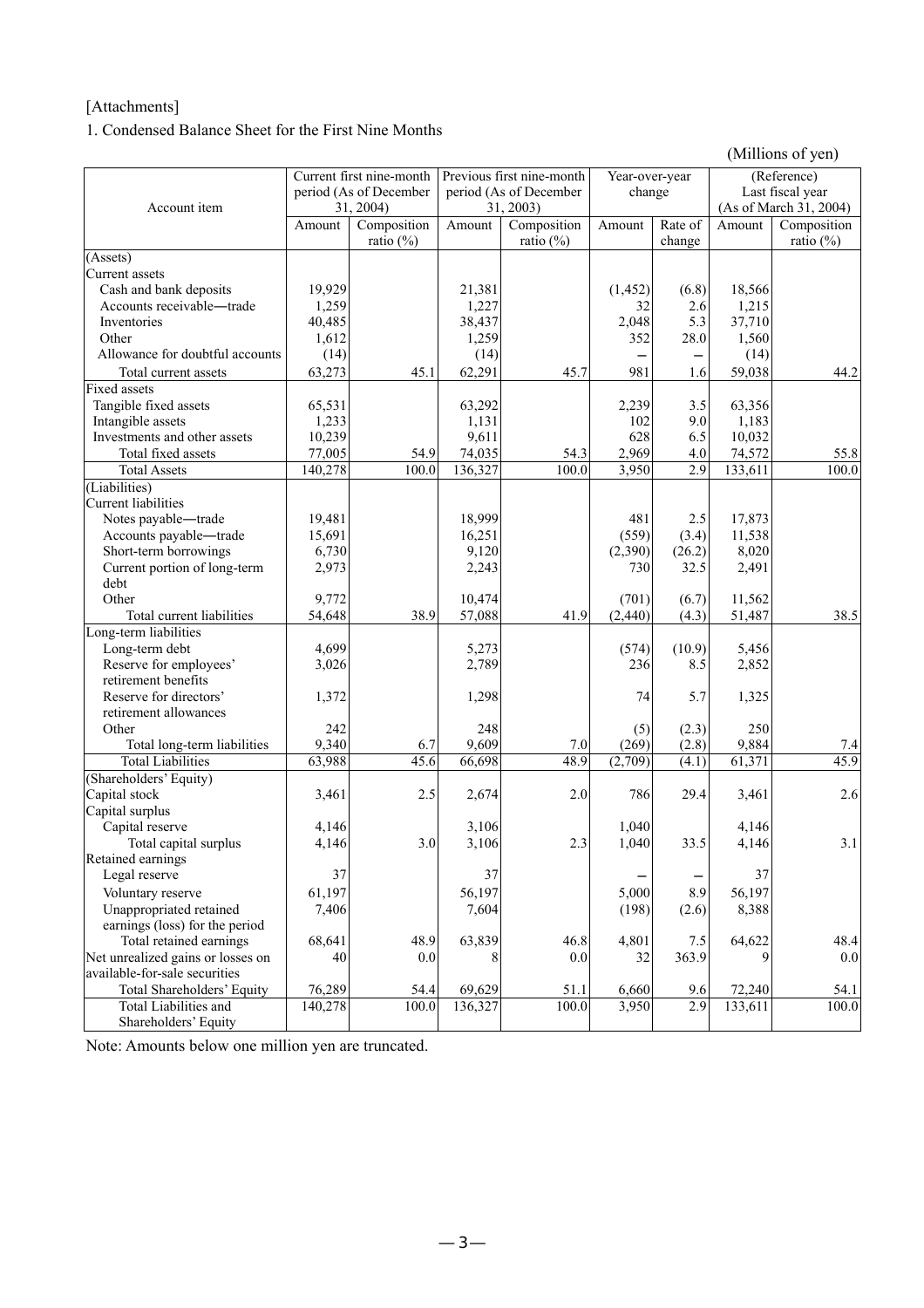## 2. Condensed Statement of Income for the First Nine-Month Period

(Millions of yen)

|                              | Current first nine-month |                       | Previous first          |                    | Year-over-year change |         | (Reference)             |                  |
|------------------------------|--------------------------|-----------------------|-------------------------|--------------------|-----------------------|---------|-------------------------|------------------|
|                              | period (From April 1,    |                       | nine-month period       |                    |                       |         | Last fiscal year        |                  |
| Account item                 |                          | 2004, to December 31, | (From April 1, 2003, to |                    |                       |         | (From April 1, 2003, to |                  |
|                              |                          | 2004)                 |                         | December 31, 2003) |                       |         | March 31, 2004)         |                  |
|                              | Amount                   | Percentage            | Amount                  | Percentage         | Amount                | Rate of | Amount                  | Percentage       |
|                              |                          | $(\%)$                |                         | $(\%)$             |                       | change  |                         | $(\%)$           |
| Net sales                    | 144,603                  | 100.0                 | 139,773                 | 100.0              | 4,829                 | 3.5     | 181,786                 | 100.0            |
| Cost of sales                | 101,468                  | 70.2                  | 98,778                  | 70.7               | 2,690                 | 2.7     | 127,998                 | 70.4             |
| Gross profit on sales        | 43,134                   | 29.8                  | 40,995                  | 29.3               | 2,138                 | 5.2     | 53,788                  | 29.6             |
| Selling, general and         | 33,675                   | 23.3                  | 31,862                  | 22.8               | 1,813                 | 5.7     | 43,390                  | 23.9             |
| administrative expenses      |                          |                       |                         |                    |                       |         |                         |                  |
| Operating income             | 9,459                    | 6.5                   | 9,133                   | 6.5                | 325                   | 3.6     | 10,397                  | 5.7              |
| Nonoperating income          | 661                      | 0.5                   | 614                     | 0.4                | 46                    | 7.5     | 790                     | 0.4              |
| Nonoperating expenses        | 337                      | 0.2                   | 370                     | 0.2                | (32)                  | (8.8)   | 462                     | 0.2              |
| Ordinary income              | 9,782                    | 6.8                   | 9,377                   | 6.7                | 404                   | 4.3     | 10,724                  | $\overline{5.9}$ |
| Extraordinary gains          | 57                       | 0.0                   | 56                      | 0.0                |                       | 1.7     | 121                     | $\overline{0.0}$ |
| <b>Extraordinary losses</b>  | 88                       | 0.1                   | 122                     | 0.1                | (34)                  | (28.1)  | 89                      | 0.0              |
| Income before income taxes   | 9,752                    | 6.7                   | 9,312                   | 6.6                | 440                   | 4.7     | 10,757                  | 5.9              |
| Income taxes—current         | 4,586                    | $\overline{3.1}$      | 4,507                   | 3.2                | 79                    | 1.8     | 5,610                   | 3.1              |
| Income taxes-deferred        |                          |                       |                         |                    |                       |         | (441)                   | (0.3)            |
| Net income for the period    | 5,166                    | 3.6                   | 4,805                   | 3.4                | 360                   | 7.5     | 5,588                   | $\overline{3.1}$ |
| Surplus brought forward from | 2,610                    |                       | 2,799                   |                    | (188)                 | (6.7)   | 2,799                   |                  |
| the previous period          |                          |                       |                         |                    |                       |         |                         |                  |
| Interim dividend             | 370                      |                       |                         |                    | 370                   |         |                         |                  |
| Unappropriated retained      | 7,406                    |                       | 7,604                   |                    | (198)                 | (2.6)   | 8,388                   |                  |
| earnings (loss)              |                          |                       |                         |                    |                       |         |                         |                  |

Note: Amounts below one million yen are truncated.